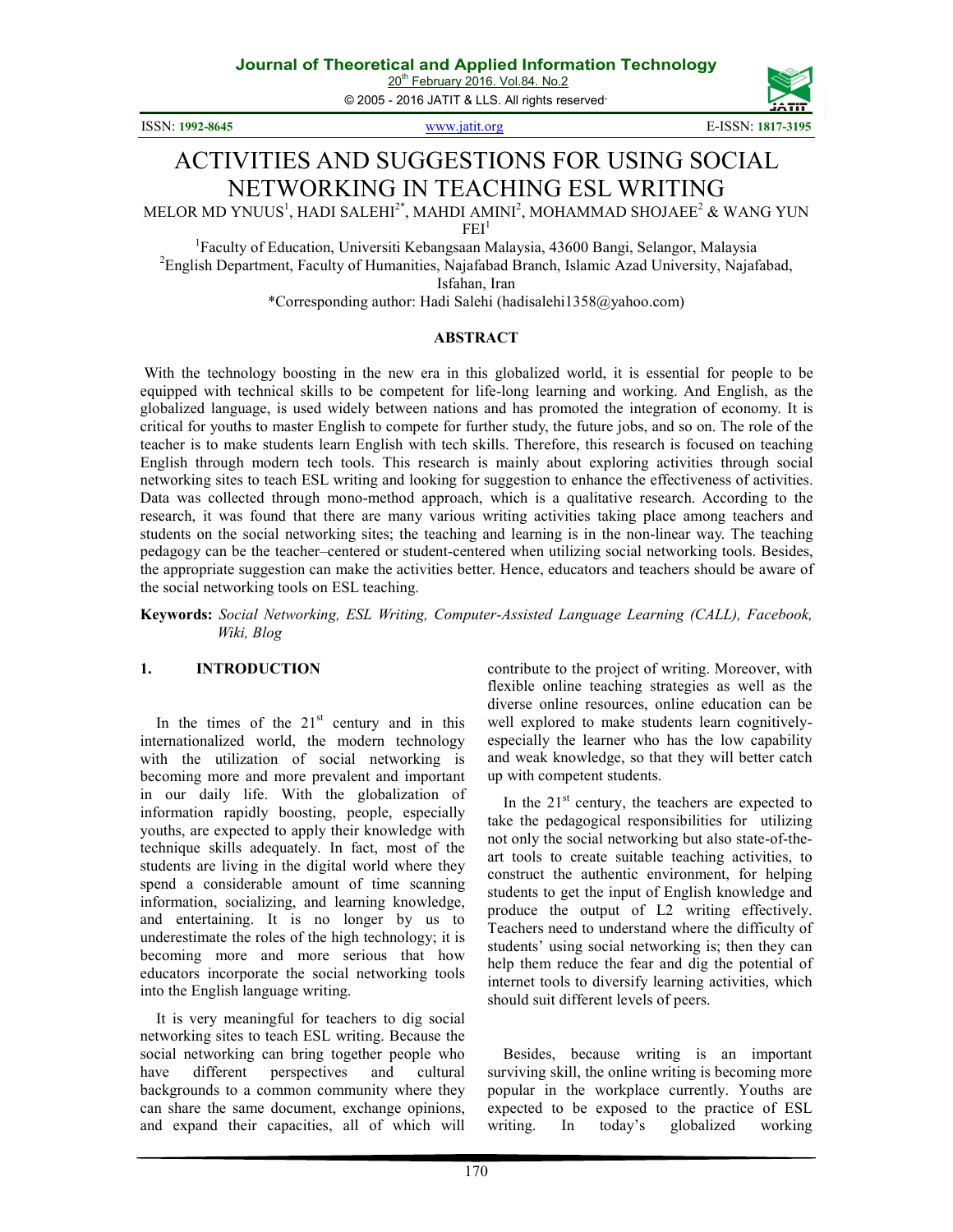environment, the employees must be equipped with writing and technological skills to be competent for challenges of careers. Therefore, it is essential for instructors to take advantage of the techniques to prepare young people effectively in using social networking to acquire the target language. ESL writing will benefit learners in the studying and other career in the whole life.

English writing is an important living skill. "Writing is an integral part of students' lives today due to their use of texting and social networking sites, but most students do not recognize this type of communication as writing" (Sweeny 2010: 124). Therefore, teachers should be aware of this issue to make students pay attention to English writing on social networking sites. Writing instructors are supposed to provide models through social networking, therefore preparing students to write. Also, as teachers, we should know that writing cannot be separated from reading; the two skills complement each other. Teachers must shoulder heavy responsibilities to enhance students' English writing skills by social networking tools.

It is critical that teachers and educators should develop activities that are applicable to the students to teach English writing successfully. Nevertheless, how to plan activities is another dilemma waiting for us to resolve, and what advice should be given when using social networking in teaching ESL writing is also needed to be considered.

In order to investigate how to use social networking in teaching ESL writing successfully, the researchers conduct this study (i) to find out the activities for using the social networking tools in teaching ESL writing and (ii) to look for suggestions for using the social networking tools in teaching ESL writing. To achieve the aims of the study, the following research questions were formulated:

1) How do you plan activities to make the best use of the social networking tools in teaching ESL writing?

2) What advice could you give about using the social networking tools in teaching ESL writing?

#### **2. LITERATURE REVIEW**

#### **2.1 Definition of Social Networking Services**

Before we talk about how to employ the social networking service in the teaching, we should first learn about what actually the social networking service is. In accordance with Wikipedia (2011), "a social networking service is an online service, platform, or site that focuses on building and reflecting of social networks or social relations among people. Most social network services are web-based and provide means such as e-mail and instant messaging for users to interact over the Internet".

#### **2.2 Social Networking Activities**

The tech teaching measures compared to the traditional ways have many advantages; it can provide more opportunities for learners to communicate and to carry out activities (Shih-Hsien Yang 2009). And because the process of conducting the ESL writing activities by any social networking tools is non-linear, dynamic, reiterative, the learning power is easily to be amplified. The use of social networking to teach is based on the social –cultural theory brought forward by Vygotsky- learners can learn better with techniques. Hence, it is necessary and meaningful to explore the function of social networking sites to develop activities of ESL writing (Abdulaziz, 2011; Yunus & Salehi, 2012; Yunus et al, 2013; Yunus, Kiing & Salehi, 2013).

Nowadays, using second-language teaching method Computer-Assisted Language Learning (CALL) is more and more prevalent (Yunus et al, 2013; Yunus, Salehi & Amini, 2016).

Aykut ARSLAN (2008:17) said "Traditional CALL activities can also be developed in Network Based Language Teaching (NBLT) and are actually found in most language teaching sites. The Web is full of authentic reference and didactic materials useful for language learning." Here, the list of some activities is directly or indirectly related to enhancing ESL writing through social networking sites, "Lexical quizzes, games and other vocabulary learning specific activities (e.g. lexical maps, class dictionary building ...); Grammar tutorials, exercises, simulations and games; Computer Mediated Communication activities (email exchange, collaboration projects, CoP, ...); Use of blogs and wikis for individual or group language learning e-portfolios." The most important of them is the social networking sites that help an individual student go through learning at his own pace and space. CALL, which is bounded up with social networking sites, can do more on learning activities; this will improve the students' second language writing.

### **2.2.1 Activities of blogs**

Blogs, as one of the social networking tools, can independently exist and also can be attached to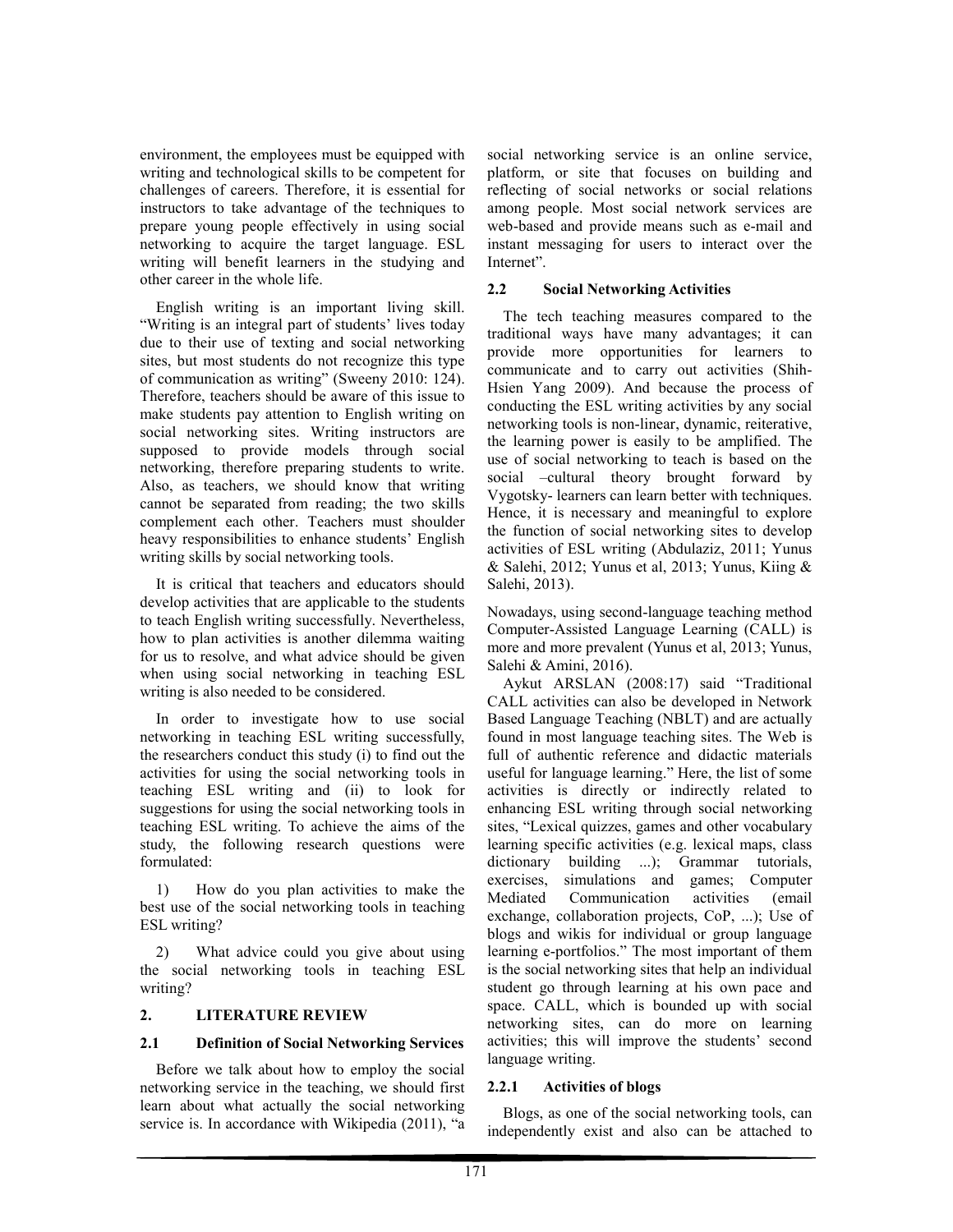other social networking sites such as Facebook, Wiki, and so on. Here, we take the blog as the major social networking tool to develop some ESL writing activities. Below you will find the literature review of the ESL writing activities of blogs.

Godwin-Jones (2003) indicated the function of Blog is "Writers typically make rich use of hypertext to connect to what others have written on a topic or to resources on the Web. Blog entries are normally followed by a comment button, allowing readers to write a reaction, which is then logged and linked, along with all other comments, into the original text. While most blogs are created and managed by individuals, group blogs are also possible" (p.13). So, teachers can, based on these characteristics of blog, create an online community for students to give articles and comments. Each type of blog can serve different purposes. What is more, Nadzrah and Kemboja (2009, p.47) had similar opinions about the way the blogs are used to create activities. They said a blog as a writing tool can impel students to write creatively. Blogs can be used in different ways for different activities.

### **2.2.2 Activities of wiki**

According to Yang and Lin's (2011) findings, we can see students and teachers together carry out a series of simple activities regularly to promote learners' English writing performances. Take the wiki system. We can carry out the activity between teachers and students. That is to say teachers give the online tutoring any time when students throw the inquiries on the web as they want to. And, the activity among students is that English learners take advantage of the priorities of social networking which the traditional vehicles do not possess to comment on others' works to correct and modify the mistakes of ESL writing such as lexicon, syntax, diction, which not only help them see their own errors they always made but also make them learn easily from peers. Therefore, giving a comment and reading from their peers' works can become their daily activities, too. One study proved that youths learn fast and well from their peers. And peer feedback is supported by Vygotsky's concept to the Zone of Proximal Development, Yang and Lin (2011) said it on the basis of the previous study of Hansen & Liu. Further, according to Brianna (2011), using wikis can have activities like file sharing and content editing, which can add and edit images, text, animations, links, and files to serve English writing. Teachers can also create a shared writing for students, and students in turn can explain the materials in their own words. Due to the similarities of the function of wikis and blogs, the

activities of wikis could be transferred to the blogs, and vice versa.

## **2.2.3 Activities of email**

Shang (2007) on the basis of the previous studies said students can have written conversation with native speakers of target language to discuss their cultures. Because if students really want to master the second language well, they have to know the cultural foundation which is tied to knowledge of target language and language skills. Shang (2007) also introduced the positive effect of email exchange by explaining Sotillo's writing activity that is "Sotillo used email for native speakers to provide corrective feedback to ESL students on their writing…" (p.81). The results of this activity revealed "ESL students benefited from different types of corrective feedback offered by native speakers, and some proficient ESL learners even incorporated more than 70% of the native speakers' corrective feedback into their revised written work" (p.81). Thereby, teachers can be a learning agent to connect ESL students with people who are proficient in English to interact by email.

#### **2.2 Suggestions for Using Social Networking Sites**

## **2.3.1 Suggestions for using blogs**

There are some suggestions to make activities more efficiently. The study of Lina (2011) indicated that some students, when blogging, do not know how to organize the ideas and what should be focused on. A few students suggested that "the instructor should have discussed strategies for online posting along with writing samples with the students prior to the project" (p.96). Students enjoy commenting on each other's postings, from which they could develop their critical thinking skills. They can share knowledge, gain different cultural perspectives and further reflect on their own writing. While it was also found that "… the comments did not show in-depth discussions of the content but rather surface level issues" (p.98), and students had the abilities to socialize with each other on talking about cross-cultural topics, they were not good at engaging in high-order thinking. Therefore, she gave the corresponding response: that the teacher plays a facilitative role in giving students guidance and subject matter expertise in the social interaction. According to this view, the teacher can cultivate students' reflective thinking by using guided questions to foster further discussions. Teachers should be trained to design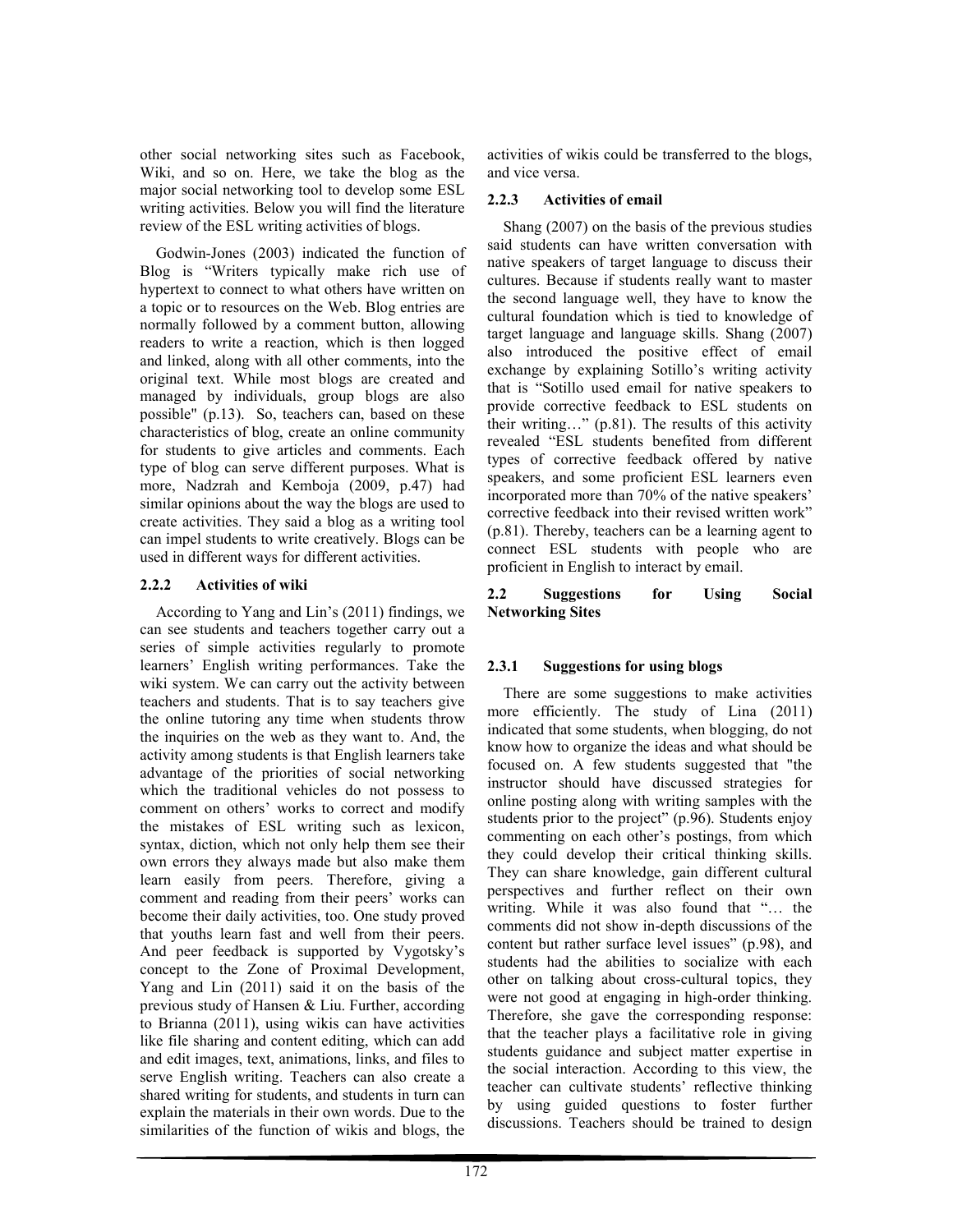their online learning activities and to show how to participate in the online collaborative activities rationally (Estoque, 2009).

## **2.3.2 Suggestions for using wiki**

Lee and Bonk (2009) presented the detail recommendation for the writing activities embedded in the using of Wiki. Firstly, "content feedback": the teacher should provide the feedback about the content and the expressive ways that students can write through Wikis. It is necessary to investigate the content and online collaboration, especially since students are not good at writing in English. Secondly, "idea creation": "students should be encouraged to post their opinions and ideas without hesitation and fear of negative feedback." Next, "monitoring": teachers, as assistants, should encourage and monitor students' own activities when they write on the Wiki. "Moreover, information related to the students' activities can be efficiently checked through the 'History' function of wikis that preserves the changes of the Wiki content" (p.22). Lastly, "training": teachers need to get students to know the wiki tool, teaching them how to use the Wiki. Students can get acquainted with technology which can start from participating in an icebreaker activity such as introducing themselves to their classmates, etc. So activities combined with each corresponding instructor's proper guidelines make the writing performance go along smoothly and effectively.

Brianna's (2011) suggestions: first, teachers need to tell students the proper posting etiquette. They are responsible for what they post and should respect each other. Second, educators need to develop the evaluating measures of students' activities on Wiki. Educators also need to know whether the Wiki activities are proper for learning aims. Lee and Bonk (2009) also stated that when teachers show students the link of posting and commenting on the internet, in the meantime, they should give the instruction to prevent students' improper words hurting others in order to maintain the friendly and harmonious atmosphere.

## **2.3.3 Suggestions for using email**

Nesamalar, Saratha and Teh (2005) stated some suggestions for using social networking when teaching ESL writing. When using Email to teach writing, teachers need to make sure students have mastered necessary technical skills such as how to get an email account, how to operate functions of email e.g., composing, attaching, creating mail lists, saving an address, etc. Besides, they said when students are familiar with Email, teachers can get students to practice writing with students from other schools regularly; meanwhile, teachers, as the facilitators, should create a real audience, purpose, and create information and opinion gap which make their writing authentic. For example, when teachers get students to write for foreign students on their common topics, teachers still need to get peers' feedback to monitor their process of writing.

## **3. METHODOLOGY**

This part introduces the methodology used in this study. The researchers explained the rationale of choosing the research design, procedure of sampling and data collection, and the data analysis procedure. In order to ensure this study is valid and reliable, the pilot study was carried out.

## **3.1 Research Design**

This study employed the qualitative approach to collect in-depth and various perspectives of samples. To this end, an online-discussion board containing two open-ended questions was used. This study consists of two open-ended questions only; the vital wordings of questions are "how" and "what" respectively. Hence, the respondents are expected to provide information as much as possible without the clue given by the researcher.

The questions were carefully worded and arranged in the logical order. The first question was "How do you plan activities to make the best use of the Social Networking tools in teaching ESL writing?" The second one was "What advice could you give about using Social Networking tools in teaching ESL writing?" And all the respondents were requested to answer both questions provided in the same sequence.

Then the researcher utilized the online-discussion platform of UKM spin e-learning system to let respondents type out their opinions. The approach of online-discussion has many advantages: the researcher can easily get the transcript of all data; the respondents have enough time to think over and organize their words; the respondents can scan other respondents' answers and have a discussion online to give more information; and the researcher encouraged each respondent to view others' writing to state what she/he agrees or disagrees, which means they can debate with each other online.

## **3.2 Research Population and Sample**

The UKM third-year TESL students were chosen as the research population because they were professional in English and they all had done the teaching practicum in different kinds of secondary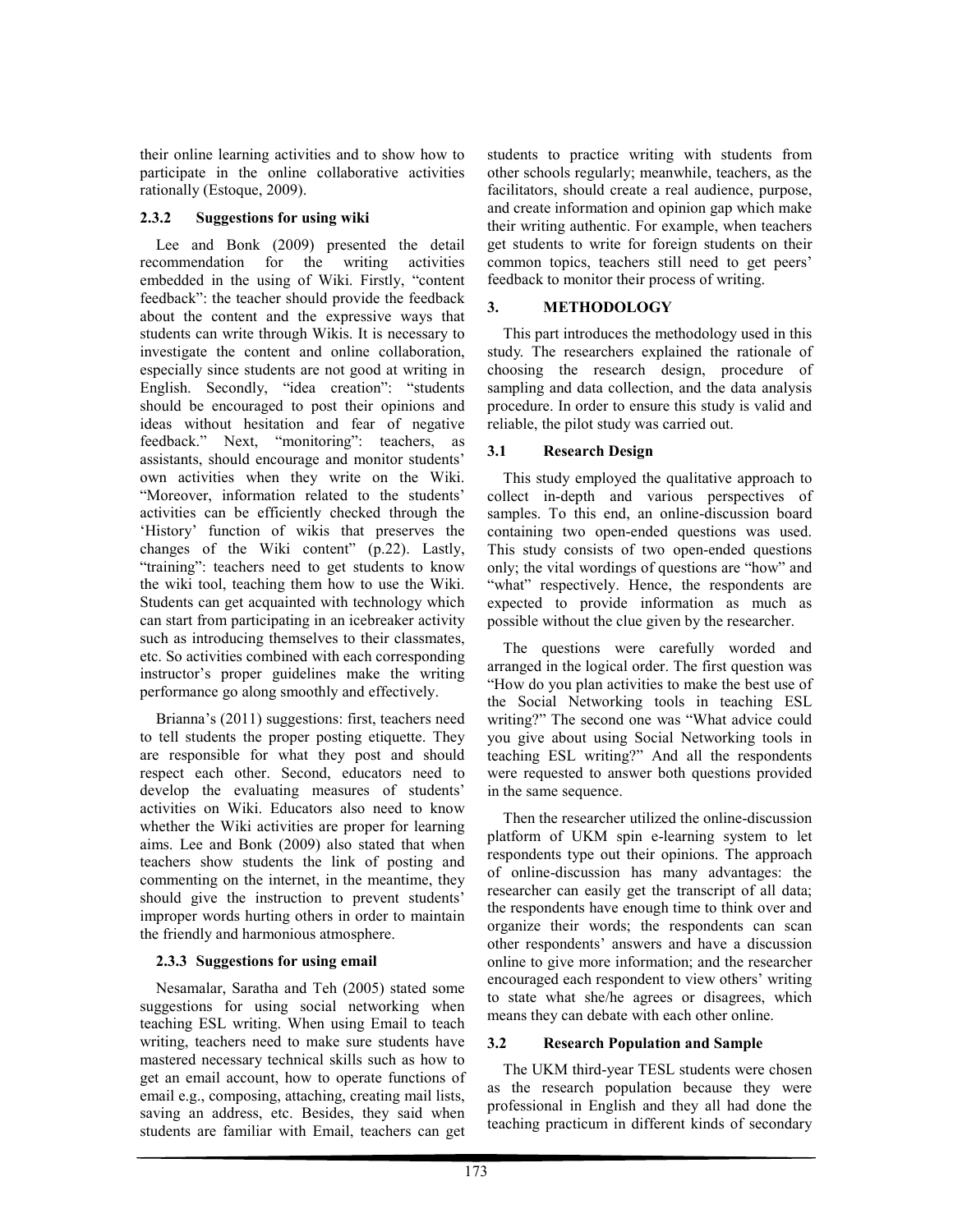schools such as Malay, Chinese, Indian or the mixed schools. It is very likely that they learn about social networking and use it in the teaching and in their own learning experience, so they know social networking tools much better than others who are not majoring in TESL. Thus, the data collected from them would be more diverse and reliable with minimum bias. The respondents were aged from 21-23 and they were young adults who had mutual and critical thinking to consider issues. Besides, they studied in the same department, being cooperative and enthusiastic to contribute to the research. All of these advantages enhance the validity of the data.

In the research, one class of UKM TESL  $3^{rd}$  year students was chosen as the research sample. There were three classes of students. In order to ensure the validity of the study, the approach of drawing lots was used to decide which class would be the sample. Finally, the researcher took one class which consisted of 25 people, including 12 male and 13 female, as the research sample.

#### **3.3 Research Instrument**

Two open-ended questions were uploaded on the website of UKM spin e-learning system and the respondents were requested to respond to the questions. One of the functions of Spin can be treated as the Bulletin Board, on which students can post their words and give comments. Since every UKM student has the account of Spin, it would be the easiest way for the samples to log on to answer the questions.

### **3.4 Data Collection Procedure**

The researcher logged on the spin e-learning system on Monday,  $19<sup>th</sup>$  September 2011, then posted the two questions in the column of spin. The instruction of the questions was to answer both of the questions in English and visit others' posting to give the comment about what you agree or disagree as well as to state the reasons. The participating time lasted five days and the column was closed at 12:00 am on 23<sup>rd</sup> September.

Then, the researcher e-mailed the leader of that class who would direct all his classmates to pay attention to the spin. He gave them five days, which was long enough to make sure that getting all the answers from the total 25 persons would be applicable. On Friday,  $23<sup>rd</sup>$  September 2011, the researcher got on the spin system to check how the process was going. It was assured that the last person had already submitted answers on Thursday night. Therefore, the researcher downloaded the attachment of all the data, saving it in the document of his computer. On Saturday, the researcher printed it out so that it is easier to analyze the data, to take a note on the papers.

## **3.5 Data Analysis Procedure**

The finding of this study was the qualitative data which were analyzed qualitatively. Since the data was printed out, it was read many times. Because each respondent had mixed two questions to answer in one short essay, the researcher had to segment data with the reference to each research question. The raw data was read again and again to make sure the relevant data can be collected without losing valuable information and maintain the data as authentic and original as possible rather than change the meaning of respondents' wording. The information of qualitative data was abundant and diverse, which not only contained respondents' opinions but also included personal feelings and experiences, so the process of analyzing was complicated and time-consuming. The researcher analyzed each sentence, selected and synthesized information step by step.

## **4. RESULTS AND DISCUSSION**

Twenty five TESL students including 13 male and 12 female participated in the study. In the findings and discussion part, the researcher used F to stand for female respondent and M to mean male respondent. The findings consisted of two parts which were activities held on the social networking, and suggestions for using social networking to teach ESL writing. All respondents, male and female, provided interesting and useful writing activities and suggestions which could make the activities go smoothly and successfully.

From the findings we could see, for the first research question "how do you plan activities to make the best use of the social networking?", the answers were abundant and various. Most respondents said that they can share an amount of resources, ideas, which can be used as the writing materials to facilitate students' writing; they can establish an online group discussion for personal using or the entire class, debate to lighten the spark of thinking to write. Besides, students can type directly and publish on the websites to the people from all over the world so that students can receive the comment or feedback, so they can enjoy which benefitting from their later writing. Teens can get a chance to learn target language from a large number of audiences all over the world. They are also able to read others' works, which can be in the form of any genre to absorb the essence and to accumulate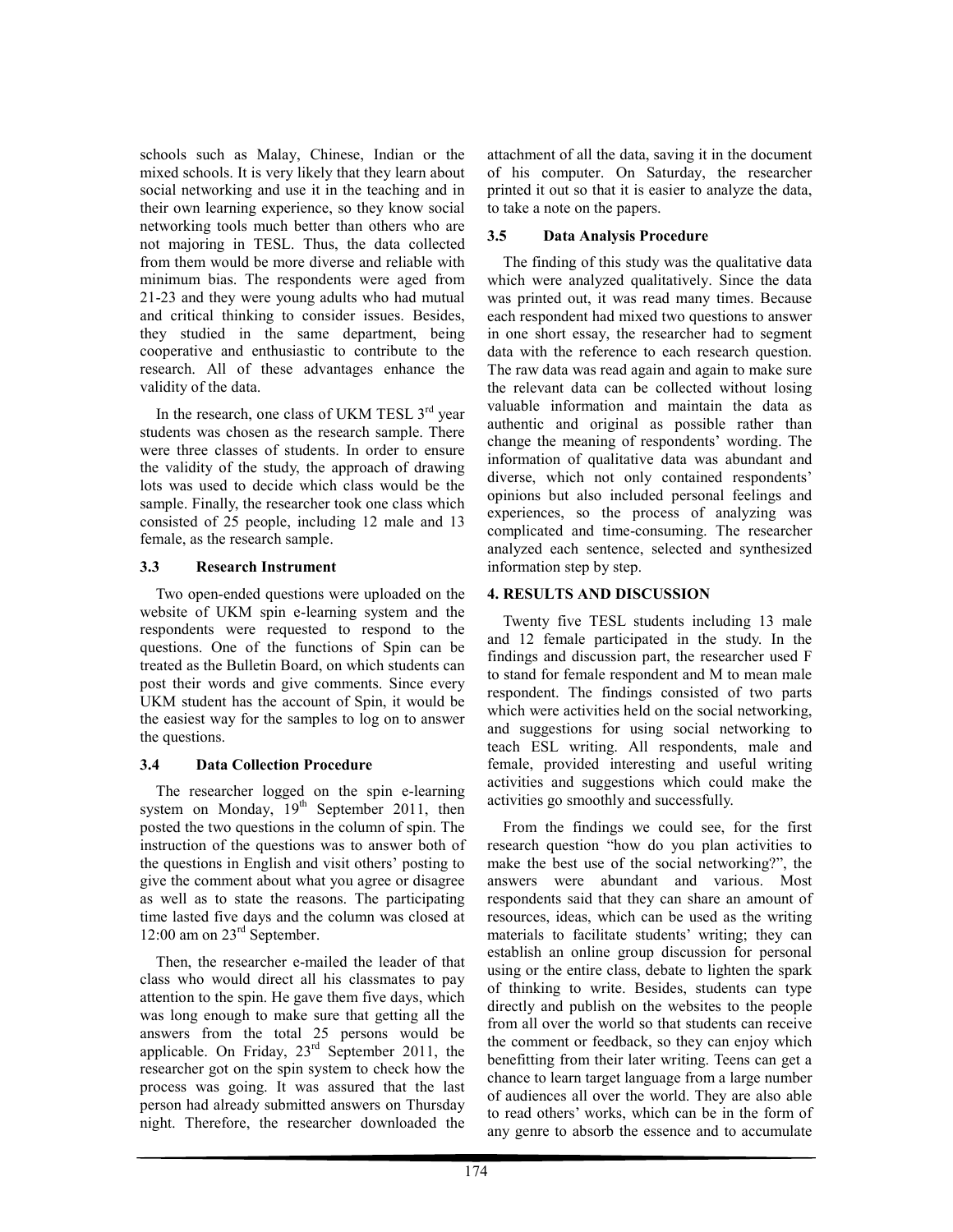writing experiences and skills. The social networking sites are good platforms for students to learn from others and present themselves. The social networking is a bridge which connects people from the entire world around. English language learner can find a pen pal from English speaking countries, so students can acquire authentic language which almost seems like he or she stays in the English speaking countries. What is more, the hyperlink of video, sound, or pictures can be utilized to establish the interesting writing activities as the respondents indicated. And several respondents said the proper use of games can make writing easy, as well as providing them with a lot of fun. The learning and teaching becomes more flexible in the non-linear way. Through the social networking tools, the teacher-centered and students-centered activities both can be exploited.

About suggestion part, the respondents gave the applied ideas, for example, helping students improve ICT skills by the teacher, setting the time line and etiquette when operating online, monitoring students' process of activities to ensure they follow the teacher, and so on. Besides, the ICT equipment with good internet should be set well in school, then teachers and students can have the chance to create activities.

#### **4.1 Data Analysis**

There are many activities which can be held on the social networking sites. For example, respondent F1 said,

 *"For a group discussion or other assignments can be done through the social networking tools at home as their homework. For instance, students are given homework as to write an essay about their favourite festivities, and they are required to brainstorm and discuss the topic with fellow classmates."* 

Another two respondents F8 and M3 respectively said:

*"…in Facebook, teacher can create a group specially for the class' writing lesson or have the students to create a "NOTES" section in their own Facebook to upload their assignment and writings. Besides that, they will get feedback instantly from their friends and teachers."* 

*"Wikis also provide a platform for the students to do an open discussion on certain topics or even have an online debate."* 

The similar activity was also supported by M7:

*"… they might even receive feedbacks from the* 

*instructor or their peers to improve their writings. These experiences are extremely valuable and it can be transformed into knowledge so that students will not repeat the same mistake again."* 

So, from the above parts, it can be understood that the social networking tools like Facebook and Wikis can motivate students to write easily. Students can brainstorm and have a discussion online together for their writing then get feedback from teachers or peers which enlighten them to produce more works. And students can avoid making the same mistakes in the next writing with others' instruction. Besides, some other respondents pointed that group discussion can be processed in the different ways on the social networking sites between students and the teacher or among students only.

*"A teacher plays an important role in providing writing materials or organizing discussions to encourage active students' participation in learning writing through social networking sites."* – M5

*"the teacher can create a discussion group or a special group for each class he or she teaches, …in this case the Facebook discussion group is very helpful. Through this page, the teacher can make sure that all the student's needs are being catered to. Besides, the students can also have their discussion online anytime they want as long as they are online,"* said by F3.

The activities of discussion or other assignments can be carried out anytime at school or outside school, and these activities can be organized by both the teacher and students. When it is the teacher-centred discussion on social networking sites, the teacher as the leader should provide writing materials for students. He is also required to monitor, direct, and correct students during the whole process of activities. When it is studentcentred, students are supposed to gather learning resources by themselves to share, to discuss, and to encourage each other to write, while the teacher just gives some advice to direct, correct, and help students when it is necessary. Both types of discussion can be established through social networking tools. Besides, students do not have to take a pen and paper to start writing; they just type words on the websites directly and can publish it if they like. For example, F9 said that: *"asking students to publish their works via Social Networking allows students to achieve authentic goal,"* and *"Social networking helps students to publish their writing and thoughts to the world,"* acknowledged by F8.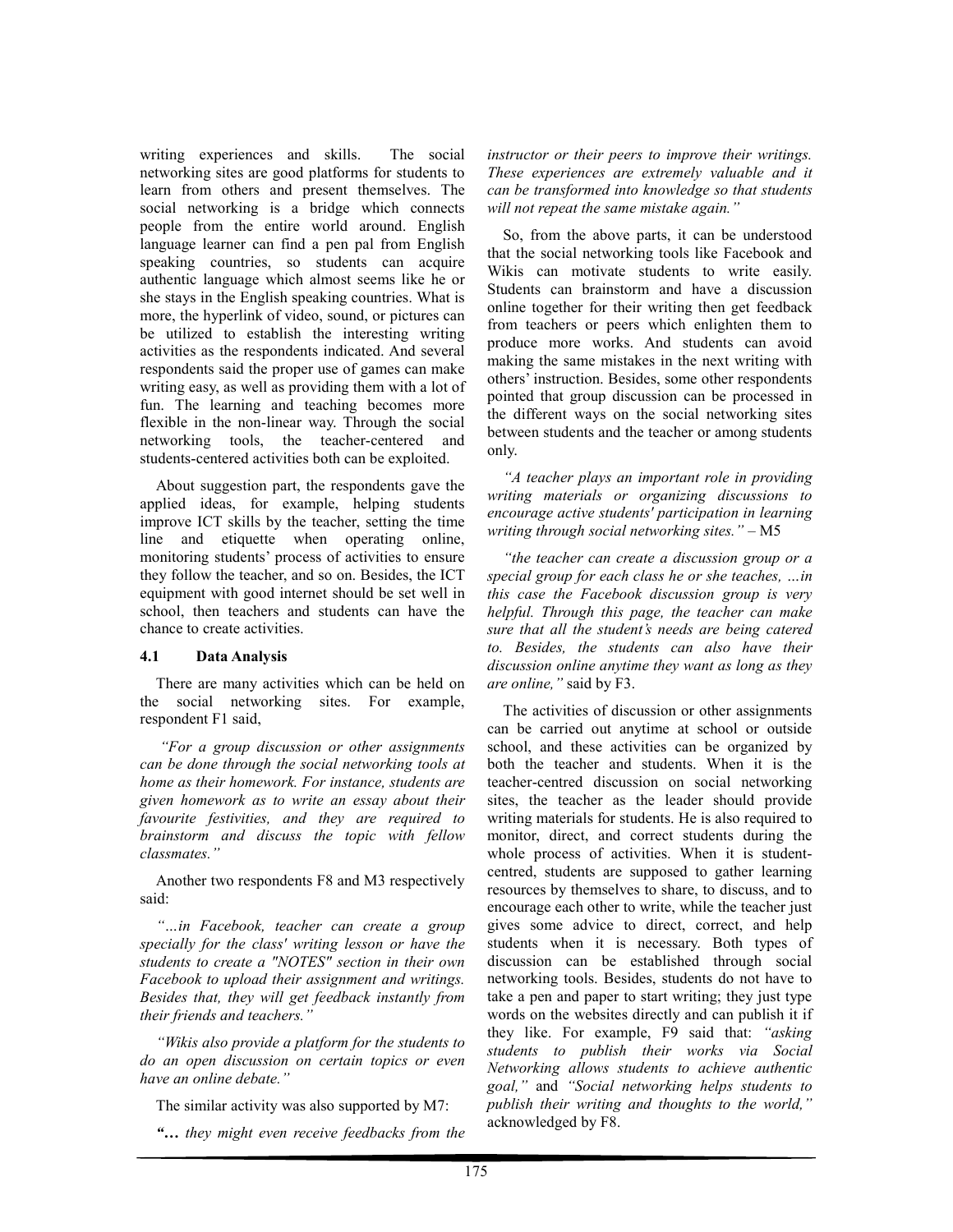From reading others' writings and communicating with others, students can learn vocabulary and grammar. Moreover, they can acquire fresh ideas. This sort of activity can be used to consolidate their basic knowledge of writing on which respondents agreed by giving opinions such as:

*"… they have the privilege to learn more about vocabulary, grammar, organization of ideas and other useful information just by reading their friends' works or other people that are better than them."* -- M2

*"New ideas, suggestions, grammar check, constructive criticism and motivation from their readers are very important and helpful in writing stages towards a good piece of work, … communicating with friends, teachers, and other people in Facebook also help them to enrich their vocabulary and grammar usage."*-- F8

Therefore, the activities can focus on teaching and learning morphological and syntactic parts of target language so that students can enrich their knowledge of language. The answers from the above respondents can stimulate teachers to consider designing activities which is used to strengthen the knowledge of second language.

Some respondents demonstrated that through social networking tools, it is much easier for students to share and get ideas or information on the Internet. All of these activities will enhance the quality and quantity of writing.

As the respondent F11 said,

*They sift through an over-abundant wealth of information online. All in all, social networking tools encourage students to conduct peer tutoring, where they produce and critique each other's work for a more constructivist approach to learning in a wired world."* 

F12 also said that,

*"We can exchange opinions freely and expect to get response and feedback from our teachers. At the same time, we can spread our thoughts and opinions on the topic discussed in the classroom to the wider scope."* 

*"In addition, these social networking also make it easier for us to get hold of information on any subjects from anywhere in this world because of its accessibility."* 

Hence, through the platform of social networking, youths can hold activities like exchange and expand ideas more easily and, at the same time, produce new thinking on the discussion and writing.

Respondents F9 and F10 proved that the online activities are various and colourful for improving ESL writing, for instance, sharing with others online,

*"Social Networking, for instance like Facebook, has a feature in which the users can leave comments. Teacher can make use of this feature in order to create a corresponding virtual classroom discussion. This will contribute to greater idea sharing and exchange since all students have access to express their opinion."* 

*"Facebook allows the users to publish notes. Notes are like blogs whereby the users can share anecdotes about good things that happen in class or anything."* 

When M6 debated with M10, he high lightened *"The social networking tools provide a platform for the students to share their opinions,"* which means students can hold an amount of great ideas to exchange with others.

*"Teens write for a variety of reasons: to stay in touch with friends, to share their artistic creations with others, or simply to record their thoughts. Teens are more motivated to write when they can select topics that are relevant to their lives and interests to write about, and would enjoy writing in English lessons when they have the chance to write creatively."* M12 further explained this activity.

From above, it is known that the social networking tools can be as a vehicle for students to exchange opinions such as giving ideas to improve student's writing skills by the teacher or other students, exchanging ideas on the same issue, leaving comments on the postings, and so on. The teacher can guide students to share their knowledge and experiences in online classes, which will provide the students with recourse and materials to write on. It is also easy to establish a virtual classroom for students to process a collaborative learning which seems like what we actually do in the real classrooms. And the learning and teaching activities on the social networking can happen in the synchronous or asynchronous way, beyond geographic circumscription.

In the words of respondent M6, we found many activities used to improve English writing,

 *"Since most of the students have access to Facebook or Friendster every day, teachers can*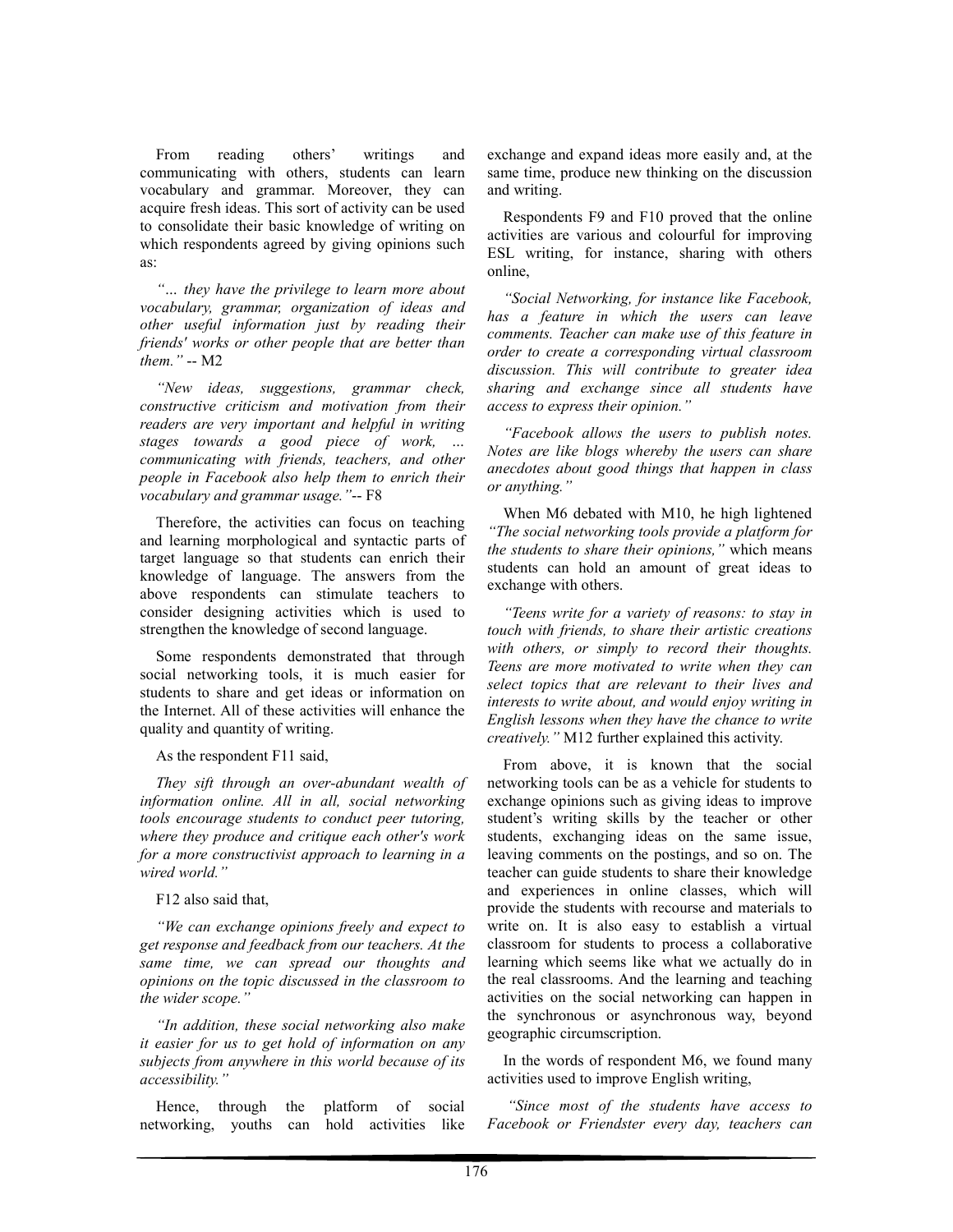*post a topic on Facebook and encourage the students to share their ideas on the topic. All their ideas will be accepted and recognised by their teachers. Group discussions enable the students to become active learners. They can contribute their own ideas in their writing task and come out with their own product independently as the teachers are only playing role as facilitators by their sides."* 

*"They can make use of the materials and resources from various fields in the social networking websites to come out with new ideas for their writing. Besides, social networking tools can provide an opportunity for the students to look into their peers' writings. They will have the opportunity to evaluate and comment on their peers' work."* 

Therefore, besides the activities of holding a group discussion and sharing ideas as well as giving feedback on writing performance, teachers can post a topic to interest students in speaking out their minds. Students can have much more chances to visit other people's writings than before, and they can appreciate and evaluate many writings in different genres, backgrounds, and cultures, so that they can enhance their own writing in the faster and better way.

Respondent F5 gave a supplement, she said,

*"Using Facebook, Wikis and instant messenger for instance, students can respond to the teacher's instruction immediately. They can ask questions easily and get replies instantly in the chat space within the social networks. Meanwhile, among peers, students can discuss topics posted by the teacher. Students can contribute ideas to the task; commenting on their peers' ideas."* 

So, it is suggested that teacher give the instruction in the virtual classroom and students ask questions as long as they are willing to. The teacher then can give response instantly, which really breaks the physical restriction and time limitation.

Meanwhile, it is convenient for teachers to check students' homework as well as monitor and check students' process of writing, This point was indicated by several respondents, such as,

*"Teacher can monitor students' progress as well giving guidance from time to time." – M2* 

 *"Wikis for example enables the teacher to check who did a certain part and when it was done." And "The teacher could easily monitor the students' progress and participation from his laptop as well as providing some feedback whenever necessary. This student-centred approach could also be used*  *to view the work level of students who are either weak or highly proficient."*—M3

*"Twitter, for instance, its management tools such as Hootsuite, Tweetdect and CoTweet help to monitor conversations on any given topic by simply setting up links using particular keywords."*—M10

Also when respondent M7 replied to F12's posting, he wrote *"When students post their work on the site, teachers can check their work instantly…."* 

Thereby, it is the advantage of the social networking tools for teachers to observe students' writing activities. Monitoring such as checking whether students finish the project, observing each step what and how they should do in the activities can make sure students learn in the right path and follow the teacher. And teachers are able to learn about students' current conditions of learning instantly, and to adjust the teaching strategies to satisfy different levels of students.

Among those many activities, one of them was suggested by many respondents that is leaving comments and giving feedback. I think it is the critical and common approach adopted by a majority of students and teachers to make writing better. For example,

 *"As the student posted their writing online, his or her friends can give comment or give suggestion on how to improve his or her writing."* 

*"Their writings are open to discussion and feedbacks from their friends, which can help them to produce better works."* 

*"…cooperative learning and peer tutoring where the students can give feedback on each other's work."* The above quotation is cited from M2's words, he strongly proposed the activities of leaving comment and giving reflection among students.

This point was further strengthened by respondents both M10 and M7, saying *"teachers can easily comment or give faster constructive feedbacks on their students' "…students can receive instant feedbacks regarding their work or essays.* 

When M2 replied to M5's posting, he also emphasized that, *"they just need to surf the Internet and type whatever they want to discuss in the social networking sites. Then the teacher can also give his students some feedback and guidance."*

As well as F11 with M11 highlighted that,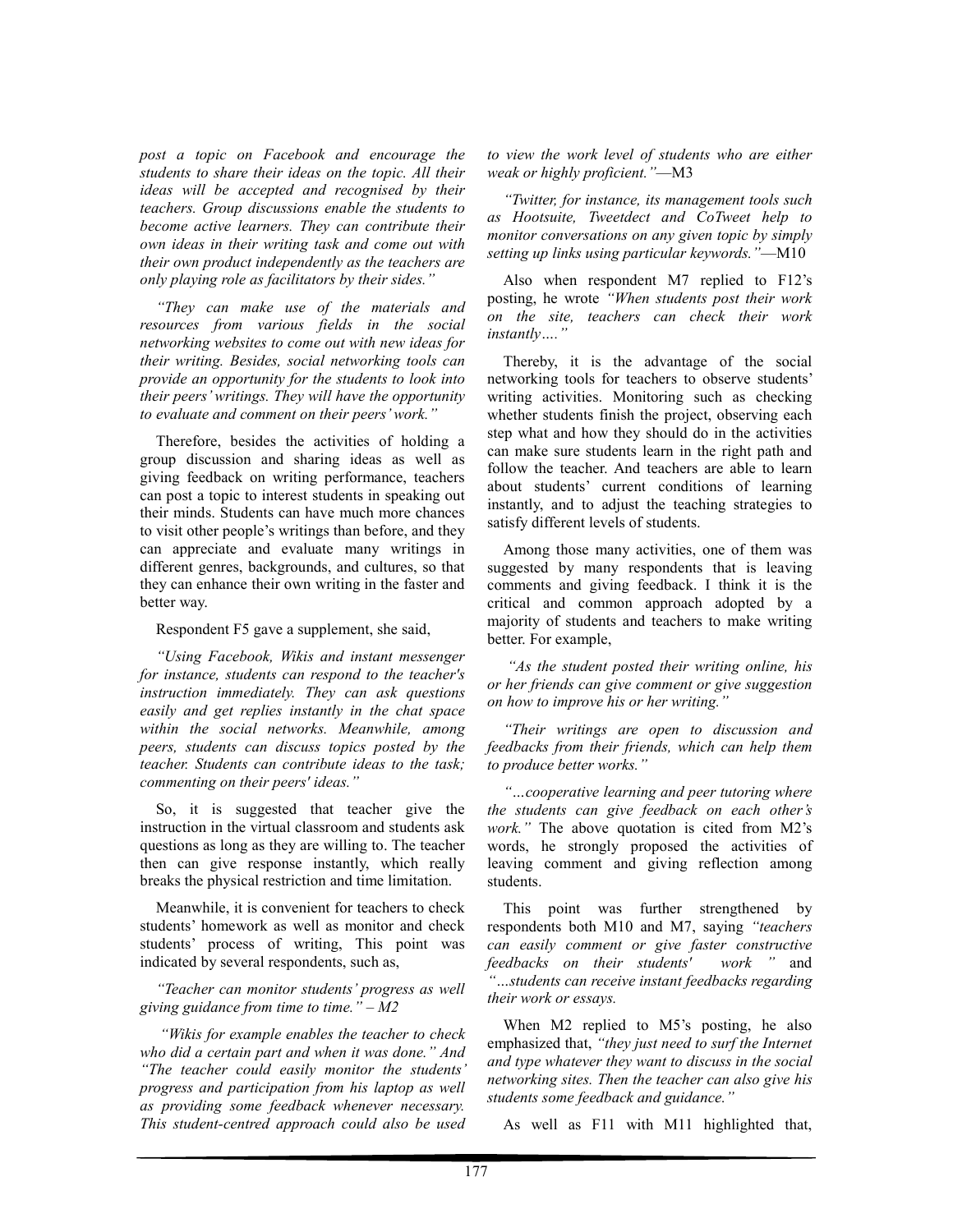*"especially in giving feedbacks, comments or suggestions in improving one's writing,"* and *" what really increases students' motivation is the instant feedback that they would get from their friends through SNS. The eagerness to see comments posted on their post prompts them to further involve themselves in the discussion."* 

The advice, the correction of writing, and the writing resources all can be given by teachers and students through comment, which enables students to learn a lot. The interaction between teachers and students will be increased in this way. It helps students produce better works as the above respondents mentioned.

Another respondent wrote this,

"*Firstly, it can present a medium of virtual interaction between the teacher and the students. To illustrate, they could update each other on the current lesson of writing. The teacher could provide tips on writing a good essay while the students could upload and respond to the tips."* 

It can be concluded that it is better for peers to develop interactive learning activities. By providing tips and writing strategies, teachers can make it easier for students to update their writing. Moreover, teachers can create a group to make students learn easily as F10 said, *"teacher can create a group for her students to join. The idea of having this group is to allow teacher to make announcement, assign work, assist and give instant feedbacks to students and students, on the other hand, will actively participate in discussions."* 

Besides, the visual and audio recourses such as pictures, sound, video, and so forth, through social networking sties can also facilitate writing, make writing more interesting and more simple, for example,

*"These social networks enable students to upload and download pictures and listen to sounds where in paper and pen writing lesson, it is impossible to do so. Therefore, by looking at pictures and listening to sounds, students are more motivated to write."*—F5

 *"Every time a group member shares a link or uploads his or her work, others would be able to provide comments based on the member's performance."* – F7

*"Fully-furnished with all kind of application such as video and picture posting and learning community, it provides variety in learning. For example, in teaching comparative essay, instead of*  *ready wordy articles why not replace them with two interesting videos."*—M11

*"Thus, not only does it bring fun to learning, but it also makes it easier for teachers too in finding materials for their teaching. Videos, for instance, are linked automatically to SNS by just a single click at the link button on the webpage and can be viewed by every student in the class."*—M11

Hence, social networking tools make the writing class more vivid and interesting. Teachers can use pictures or video even music instead of characters to set introduction to start teaching creative writing, which is difficult to be achieved in the physical classroom. Through social networking sites, it is much possible to stimulate students' motivation to write more and better. The games of social networking are treated as the best catalyser to arouse students to participate in the writing activities. As they said one by one,

*"…participate in such online writing lessons or games." --* F6

*"They can even apply jigsaw grouping into online system,"*—F7

*"… teachers may use the interactive games in the social networking tools as their teaching aids them in setting induction or to introduce a title of a writing task to their students."*—M6

*"There are also a lot of Facebook games such as Spelling Game and Vocabulary Game that can improve students' writing in ESL context."*—M7 replied to F10

From what they said, a teacher can start with games to help students improve vocabulary, spellings and so on. It is summed up that appropriate games can be used to promote their knowledge of writing.

Besides, through social networking, teens can talk with people globally, share common interests in online communities and exchange views wildly. Teens can make friends who are thousands of miles away to exchange ideas on the common interests in different religions, politics, cultures, etc. Students are able to sift information to accumulate writing resources.

*"Through social networking, students can find pen pals who are far from them to communicate in topics in which they have a common interest so that writing can be gradually improved."* 

*"Social networking websites function like an online community of internet users. Depending on*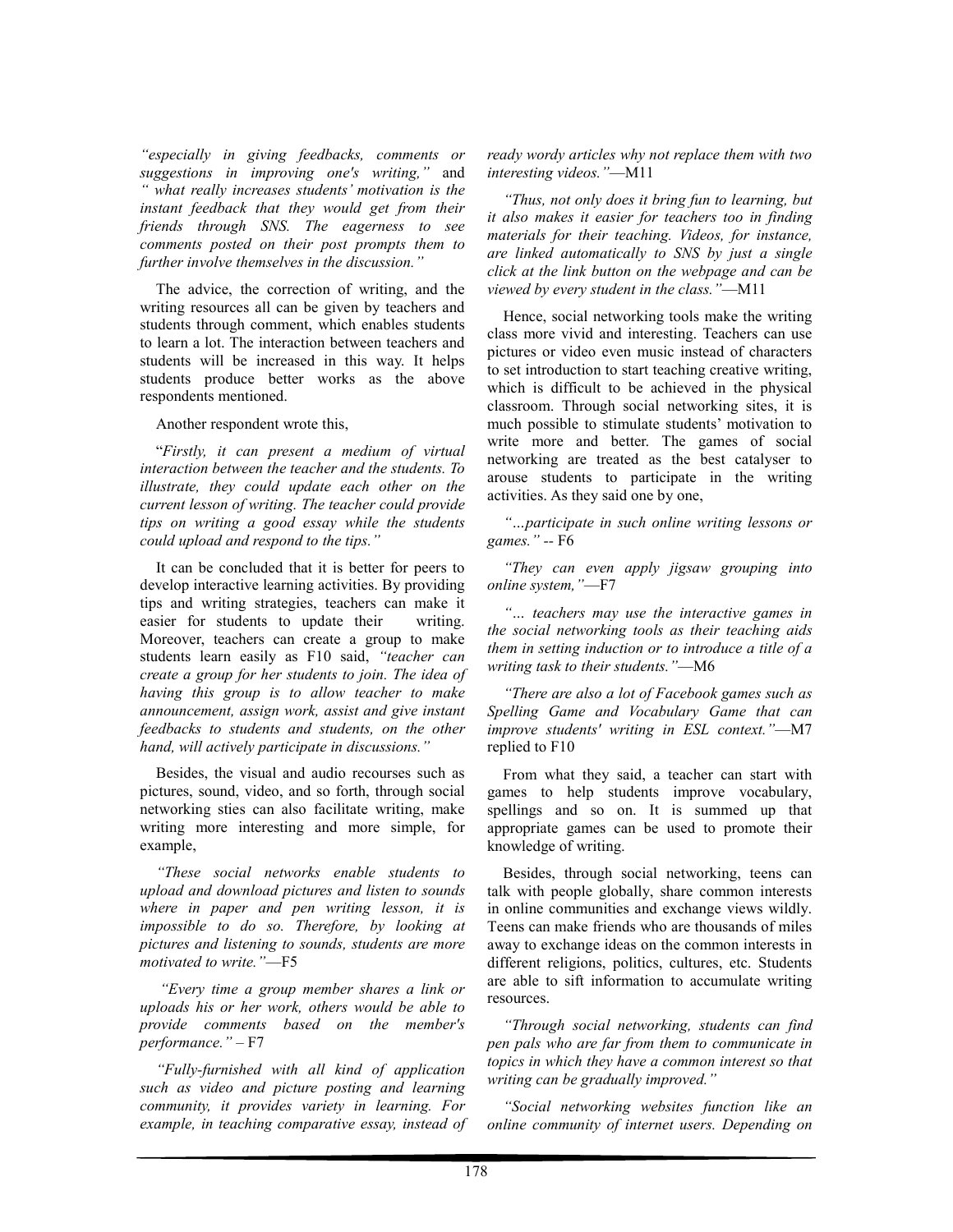*the website in question, many of these online community members share common interests in hobbies, religion, or politics. This socialization may include reading the profile pages of other members and possibly even contacting them."*—F8

*"… not merely to browse or retrieve information, but as a tool to communicate with other people around the world… They have the opportunity to share their ideas and opinions globally with their friends and gather new information freely… SNS let the students to make new friends where they can discover cultural, political, and educational differences of one another."--* F2

 *"…it can be a great opportunity for them to meet native English speakers."*—F4

*"You can make friends and can communicate with each other although you live across thousands of miles away."* –M2

*"We can exchange views with people all over the world."*—F12

*"With Facebook, you can connect with these people wherever they might be. Emails, instant messaging such as Yahoo Messenger and MSN Messenger serve the same function too."*—F10

And using social networking tools can acquire immediate information and update themselves, for example, as F10 listed that *"But if it is put into a proper use, Facebook is a great tool to use to update the user on news, current events, and interesting happenings in the world."* All that you acquire from the internet will expand your knowledge to benefit writing.

Especially one respondent put forward that reading activity can prompt writing, the reading activity can be the foundation for writing better.

*"English teachers can integrate social networking sites into a reading strategy lesson. One important reading strategy is inference. Inference means interpreting beyond what is actually written and making bigger conclusions. Getting information online train students to infer graphic representation of an idea in English, thus practicing their language."* 

So writing cannot be separated from reading. If you are not a good reader, it is hard for you to be a good writer to produce good writing, to create new things. I believe that input (reading) is the foundation for producing output (writing). Reading and writing are quite interdependent, learners read a lot in different genres which help them to learn language structure and enrich their knowledge.

What teens acquire from the reading can be transferred into their writing; they are able to produce creative works based on the prior knowledge. Hence, teachers should make full use of social networking tools to organize more reading activities to indirectly develop students' literacy abilities.

Also there was only one respondent who indicated that ICT combined with social networking service can create wonderful activities.

*"the ICT also as an agent for the teacher to create interesting activities in the writing lesson . For example, after students have read a number of article son pollution, the teacher could simply create an activity such as asking them to come out with a mind map to be displayed in the class bulletin board."*—M1

The power of ICT with social networking is potential so that this method can be used in virtual space and also in the physical classroom.

On the whole, there were many activities relevant to writing enhancement, which were fully demonstrated above; the sorts of activities were exhibited step by step. These activities are very creative to help the teacher and learners in ESL real and virtual classroom.

#### **4.2 Suggestions for Using Social Networking Properly**

When students are doing activities online, the proper advice can promote the effectiveness of activities. From the data, we can analyse the results. The original words of the respondents are cited, for example,

*"…by integrating the SNS into teaching ESL writing, the teacher is indirectly helping both the students and him or herself to improve their ICT skills. Since the workforce of this country is required to have ICT knowledge, it is important for the students to be equipped with ICT skills from the schooling days."*—F3

On the basis of above mentioned part, it is suggested that teachers update themselves in order to operate technical devices to teach, and at the same time, teachers also take the responsibility to assist their students to use modern technological tools to learn. As we know, in this  $21<sup>st</sup>$  century, students are expected to face the challenges of current studying and the future career.

Respondent M3 added that,

*"…so teachers should be more adventurous in*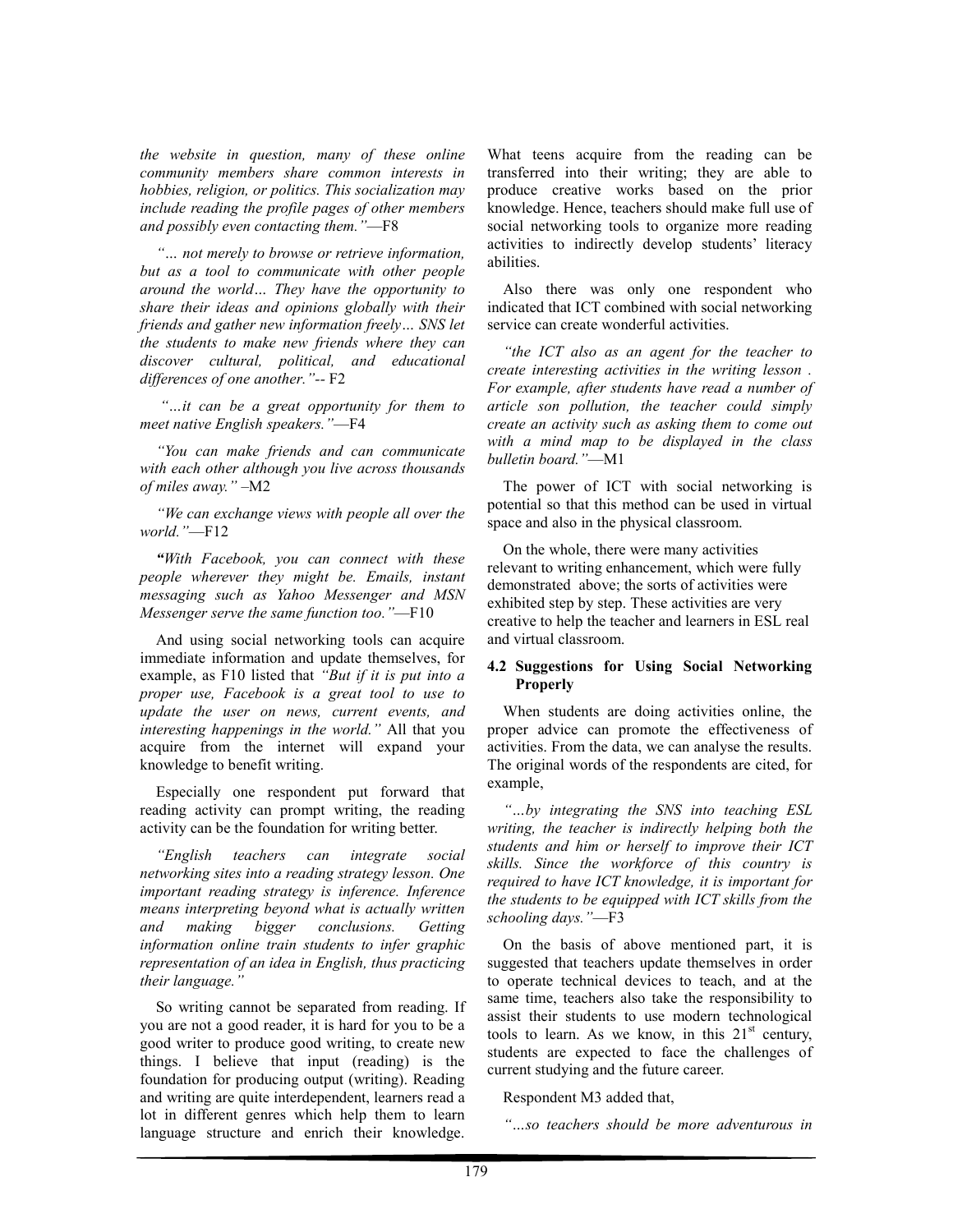*experimenting in integrating ICT with their teaching and learning."* 

Since teachers could use ICT combined with social networking tools to teach freely inside classroom and outside school, teachers are expected to try to exploit more activities creatively.

*"Such tools too can cause negative effects with the lack of supervision and monitoring. … if they do apply, steps need to be taken in order to ensure students participation and following through the activity."*—F7

*"…teacher acts as a facilitator; giving the students necessary guidance and monitoring their progress to ensure that students are on the right track."*—F8

 *"Teacher must frequently give exercises to do. By doing so, students will spend most of their time doing the exercise rather than doing something else. Thus, helping students to use their time properly."*—F9

In accordance with the above, it is said that teachers, as facilitators, should manage and monitor students' learning processes to make sure they use the Internet for studying instead of playing. Also they should give more exercises to enable students to concentrate on studying.

Besides, *"Notes are just like any other word processor. However, it does not correct grammatical errors. Now this is the job of the teacher as the founder of the group and those who are tagged to the notes- correct the grammatical errors, sentence structure etc. by posting it on comment box."*—F10

Therefore, as the respondent F10 said, it is the teacher's job to help the students correct their vocabularies, grammar, sentence structures. So once the teacher finds the mistakes from his or her students' postings, he should give a comment on that immediately to correct the mistakes. With teacher's helping, students will learn better from activities.

When writing on the social networking, the rules should also be set down like a physical room, F1 said: *"Timeline and rules should be set by the teacher on what type of discussion and when the students should participate in the discussion."* It is necessary to tell students that they show respect to<br>each other and watch language when other and watch language when communicating on websites.

Finally, one respondent demonstrated that ICT equipment and the access to the Internet is the premise for developing any activity. He also said that with the restriction and rules, the social networking can function positively so as to make students study in the warm atmosphere.

In conclusion, it is meaningful for educators to first think over those issues and then carry out advice to make activities effectively.

#### **5. CONCLUSION**

In conclusion, to answer the first research question, abundant activities can be carried out on the social networking sites. The teacher, as the assistant, can upload writings to ask students to read and evaluate, and then asks them to give a reflection. It is easier for the teacher to establish a discussion group for some students or the entire class, so that students can interact with the teacher after school time. Students can ask questions anytime, and the teacher can reply instantly. Students can brainstorm and debate with each other in this cyber community to share knowledge and experiences, which come out with new ideas for creating writing. Teachers or students, however, can share the resources such as video, pictures, sound, articles, hyperlinks etc, which can be utilized as the writing aids. Besides, students can make friends abroad to enjoy the different cultures, hobbies, and so forth in English writing. They can also get up-to-date information to help them complete their writings. Moreover, games used in the right way can make writing simple with fun.

Briefly, to answer the second research question, the suggestion was given from several different angles such as setting timeline by the teacher, respecting the rules of language, monitoring students' online learning, ensuring the ICT equipment with good Internet access, and so on.

Majority of respondents provide useful activities on the social networking; they gave specific examples to explain. It is obvious that social networking makes students write better than the conventional way. As they stated, social networking service creates an environment to integrate students into collaborative learning. Social networking, as the platform, lets students experiment with language in an authentic way. There is also the advice for using this modern technology in order to carry out activities effectively. Both activities given and suggestions provided are critical in this research.

At the end of carrying out this research, some recommendations will be given to the teachers and other educators. Even though integrating social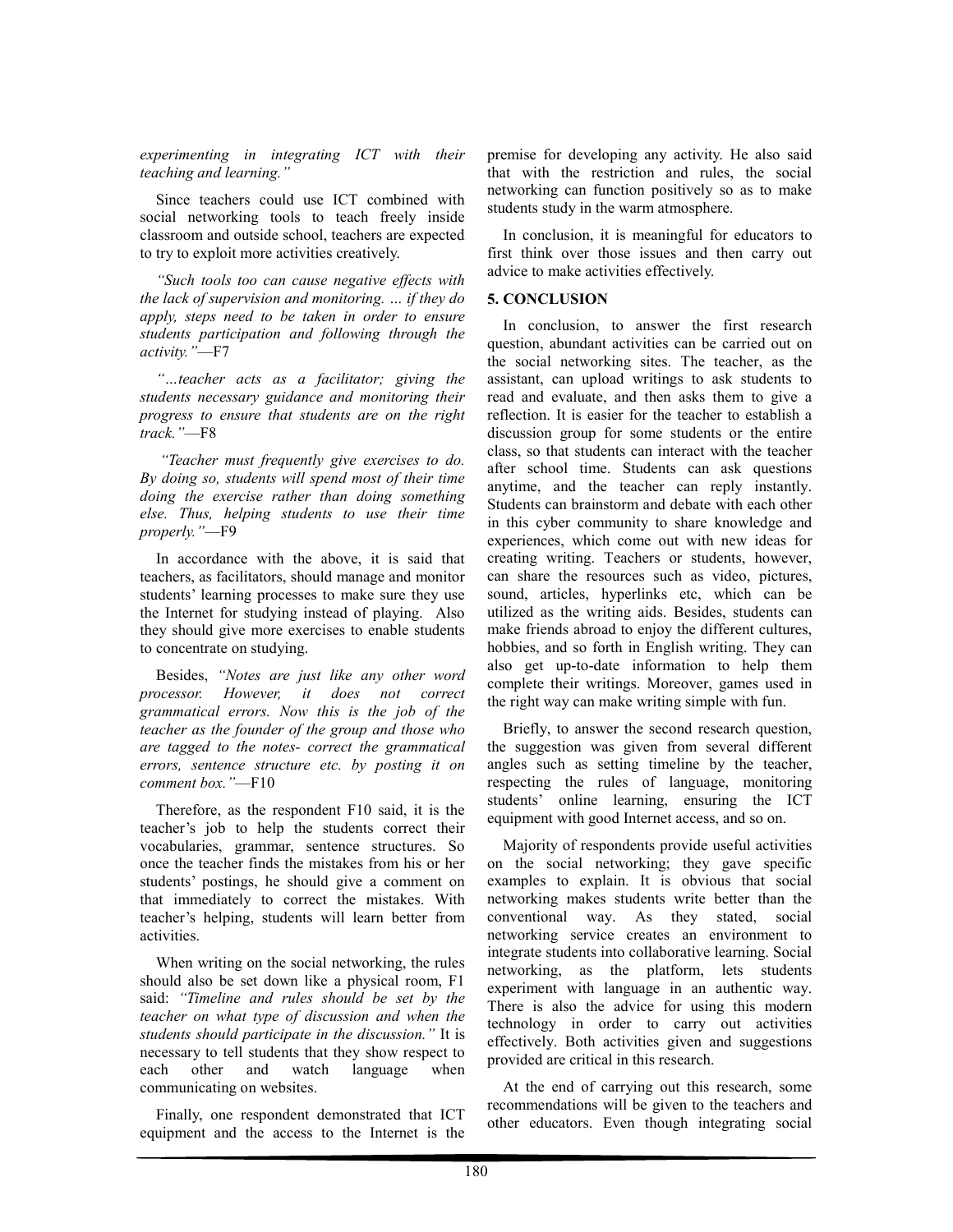networking tools into ESL writing has already come true, it is still essential for both teachers and students to exploit more and more creative ESL writing activities; teachers are especially needed to be adventurous. I believe that social networking possesses the huge power to function very successfully in both teaching and learning. Teachers should learn from other teachers' teaching activities, and even together design activities.

 Not only should teachers know how to operate the techniques, but they are also supposed to give a hand to solve the issue which students are not familiar with. Students' critical and creative thinking skills can also lead to organizing learning activity well. Besides, students should also use the social networking tools to develop communicative skills with people of different backgrounds.

#### **6. REFERENCES:**

- [1] Abdulaziz Ibrahim Fageeh. (2011). EFL learners' use of blogging for developing writing skills and enhancing attitudes towards English learning: an exploratory study. *Journal of Language and Literature, 2*(1), 31-48 (online)
- [2] http://www.lit.az/ijar/pdf/jll/5/JLL2011(1- 5).pdf
- [3] Antonella Martini & Maria Cinque. (2011). Social networking as a university teaching tool: what are the benefits of using Ning?. *Peer Reviewed Papers,* 7(1), 67-77 (online) http://www.jelks.maieutiche.economia.unitn.it/index.ph p/Je-LKS\_EN/article/viewFile/491/494
- [4] Aykut Arslan. (2008). Implementing a holistic teaching in modern ELT classes: using technology and integrating four skills. *International Journal of Human Sciences, 5*(1)*,* 1-21 (online)
- [5] http://www. mpra.ub.unimuenchen.de/20707/1/holistic.pdf
- [6] Brianna Carney- Strahler. (2011). Wikis: promoting collaborative literacy through affordable technology in content- area classroom. *2*(2), 76- 82 (online) http://scholar.google.com.my/scholar?q=Pr omoting+Collaborative+Literacy+through +Affordable+Technology+in+Content Area+Classrooms&hl=en&btnG=Search& as\_sdt=1%2C5&as\_sdtp=on
- [7] Cecilia Mag-isa Estoque. (2009). The effectiveness of telecollaborative learning activities on students' performance in English. *Journal of the Research Center*

*for Educational Technology, 5*(3), 2-14. (online)

- [8] http://www. rcetj.org/index.php/rcetj/article/view/65/12 4
- [9] Hui-Fang Shang. (2007). An exploratory study of e-mail application on FL writing performance. *Computer Assisted Language Learning, 20* (1), 79- 96 (online)
- [10] http://www. spaces.isu.edu.tw/upload/18518/PAPERS/ e-mail%20writing.pdf
- [11] Jiyon Lee and Curtis J. Bonk. (2009). Exploring the use of Wikis for the improvement of English writing skills: research, reflections, and recommendations. *International Journal of Instructional Technology and Distance Learning, 6*(6), 13-26 (online) http://www.itdl.org/Journal/Jun\_09/Jun\_09 .pdf#page=17
- [12] Lina Lee. (2011). Blogging: Promoting Learner Autonomy and intercultural competence through study abroad. *Language Learning & Technology, 15* (3), 87-109 (online)
- [13] http://www. llt.msu.edu/issues/october2011/lee.pdf
- [14] Leslie Celeste Bailey. (2011). Using blogs to facilitating collaborative writing projects without silencing the individual student voice.
- [15] http://www.csus dspace.calstate.edu/xmlui/bitstream/handle /10211.9/1189/ThesisFormattedDraft1.pdf ?sequence 1
- [16] Mei-Ya Liang. (2010). Using synchronous online peer response groups in EFL writing: revision-related discourse. *Language learning & technology, 14*(1), 45- 64. (online) http://www. llt.msu.edu/vol14num1/liang.pdf
- [17]Nadzrah Abu Bakar & Kemboja Ismail. (2009). Using Blogs to encourage ESL students to write constructively in English. *1*(1), 45-57 (online) http://www. journalarticle.ukm.my/1481/1/kemboja.pdf
- [18]Nesamalar Chitrayelu, Saratha Sithamparam and Teh Soo Choon. (2005). *ELT methodology principles and practice*. Reprint. Oxford Fajar Press.
- [19]Robert Godwin-Jones. (2003). Emerging<br>technologies blogs and wikis: technologies environments for on-line collocation.